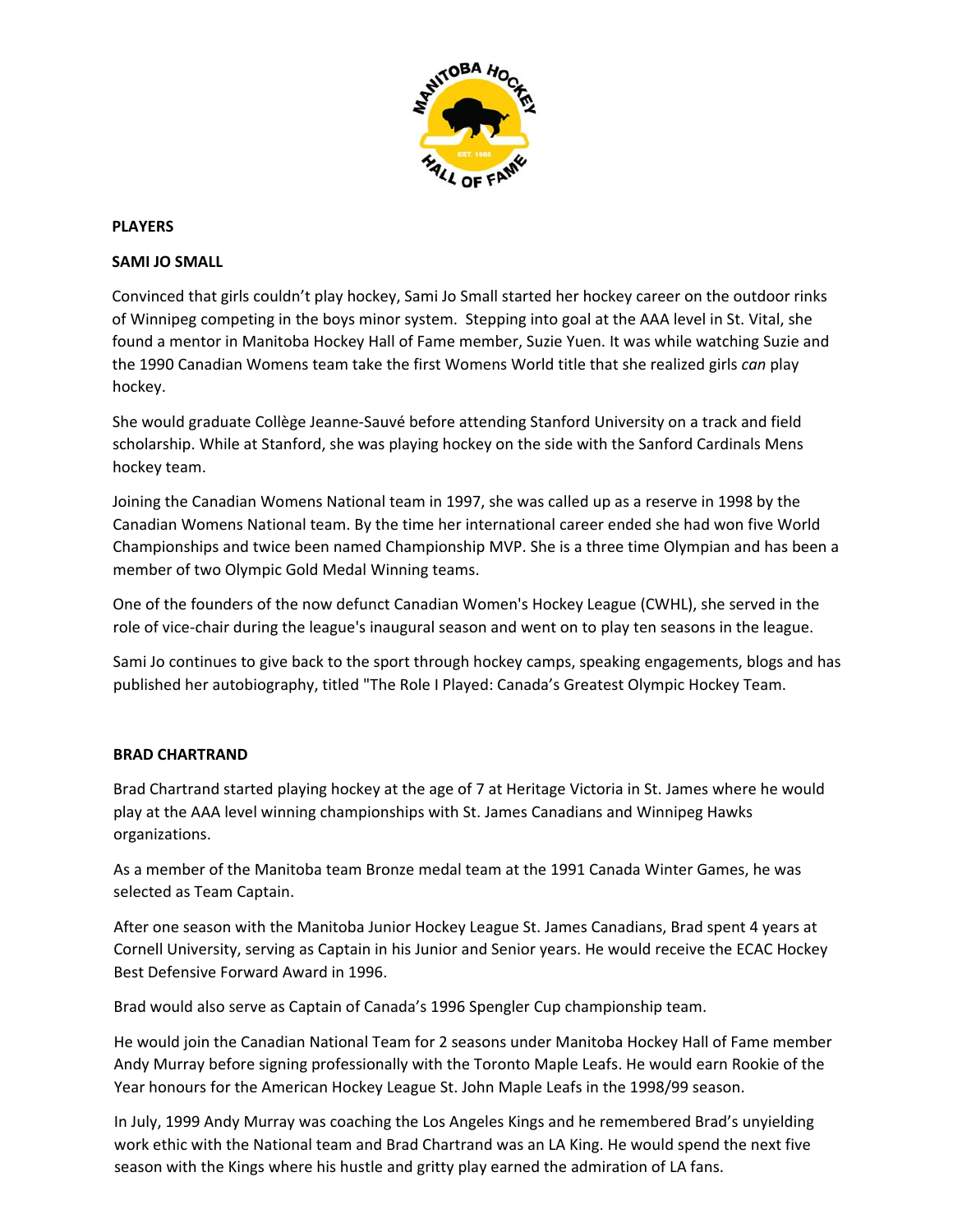

Brad has his MBA from Cornell University and a Master's Degree in International Strategy from Queens University. He continues to be involved in youth hockey and at the collegiate level and now resides in Saratoga Springs, NY

## **MARK MACKAY**

Mark Mackay, was born in Brandon, Manitoba. After moving to Winnipeg at the age of 5 he would start playing for Manitoba Hockey Hall of Fame member Ralph Borger's St. Boniface Saints organization at the age of 10, playing on 5 Provincial championship teams.

After one season of junior with the MJHL Saints, Mackay joined the U of M Bisons where his teammates included future Manitoba Hockey Hall of Fame members Mike Ridley, Barry Trotz and Vaughn Karpan. He would finish  $2^{nd}$  in league scoring and was a  $2^{nd}$  team all-star.

He then played the 1984/85 season as Captain of the Moose Jaw Warriors of the WHL with Mike Keane and Theo Fleury. His 66 goals and 74 assists earned him rookie‐of‐the‐year honors.

Following his season with the Warriors, MacKay went on to a successful 17‐year professional hockey career in Europe from 1985 through until 2001. During that time, in 1995, he joined the German National Team playing in six World Championships, one World Cup of Hockey and the Winter Olympic Games in 1998 and 2002. In all, he accumulated an impressive 2,000 points in his successful professional career.

While in Germany, MacKay founded a Children`s Foundation called `Goals for Kids` to help create a better life for underprivileged kids.

### **JASON BOTTERILL**

Born in Edmonton, Jason Botterill moved with his family to Winnipeg at the age of 4. Along with his Manitoba Hockey Hall of Fame member sister, Jennifer, the Botterill house was always busy with sports.

After a successful minor hockey career in Fort Garry and a 1991 Purolator Challenge Cup Western Canada Bantam title, Jason attended St. Pauls Prep School in New Hampshire before attending the University of Michigan where he helped lead the Wolverines to an NCAA national championship in 1996.

He is also the only Canadian to ever win a gold medal in three straight World Junior Hockey Championships.

Jason was drafted by the Dallas Stars in the first round with the 20th overall selection of the 1994 NHL Entry Draft. In eight seasons as a pro, Botterill played in 481 professional games in the NHL and AHL and added a 2001 Calder Cup title with Saint John Flames of the American Hockey League.

Botterill's career was abruptly halted after suffering a concussion as a member of the Rochester Americans in 2004. Armed with Economics and MBA degrees, he stepped into scouting and then the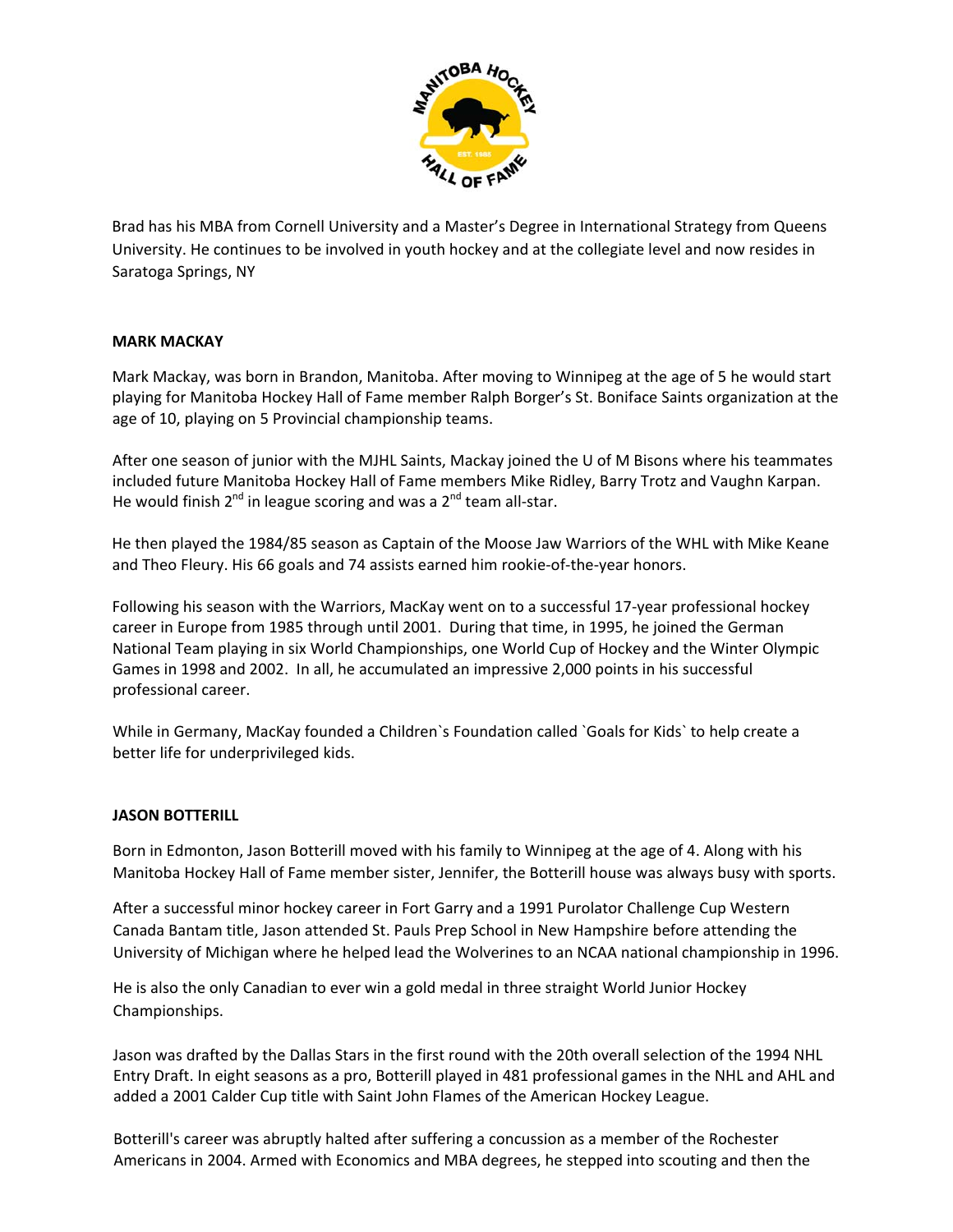

management side of hockey. Joining the NHLs Pittsburgh Penguins in 2007, where he was a key part of 3 Stanley Cups as an Assistant and Associate General Manager.

He would serve 3 years as the General Manager of the Buffalos Sabres before joining the expansion Seattle Kraken in 2021.

# **DAVE HRECHKOSY**

Dave 'Wrecker' Hrechkosy was a proud Winnipeger who never forgot his North End roots.

Born in Winnipeg, Manitoba, Hrechkosy, learned the game of hockey on the windy rinks of Northwood Community Club. Advancing to the MJHL with the West Kildonan North Stars in 1969/70, he would make the jump the following year to the WCHL's Winnipeg Junior Jets.

Undrafted and unsigned, he spent 3 seasons in the EHL and AHL figuring the pro game out and hoping to attract the attention of a big‐league club. After a solid year with the AHL's Rochester Americans in 1972/73, Hrechkosy signed with the New York Rangers. However, before he could light up the bright lights of Broadway, he was traded to the California Golden Seals.

He would make his NHL debut with a couple of games for the Seals in 1973/74 but spent that season with the Salt Lake Golden Eagles of the WHL where he notched 36 goals. The following season was a different story with the NHL Seals as Hrechkosy broke through with 29 markers. He led the team with 8 power play markers and 6 game‐winning goals.

At 6'3" and 210lbs his obvious nickname was "The Wrecker." But Larry Patey nicknamed him "Crazy Legs" because he was "a goofy looking skater." Unorthodox he may have been, but he was deceptively fast. Once he joined the Seals, he was the center piece of the briefly memorable "Wrecking Crew Line" with Ron Huston and Butch Williams.

Dave's play garnered league‐wide attention and he was runner‐up to Eric Vail of the Atlanta Flames for NHL Rookie of the Year.

The following year, the St. Louis Blues sent 2 draft picks to the Seals in a last-minute deadline deal to bring him to St. Louis. Hrechkosy's role would change as he became a utility player for two seasons with the Blues then spent the remainder of his career in the minors until he retired early in the 1979‐80 schedule.

Hrechkosy played nine pro seasons, including 141 games in the NHL with the California Golden Seals and St. Louis Blues with stops in the minors with the New Haven Nighthawks, and Salt Lake Golden Eagles.

Dave Hrechkosy passed away on March 7, 2012.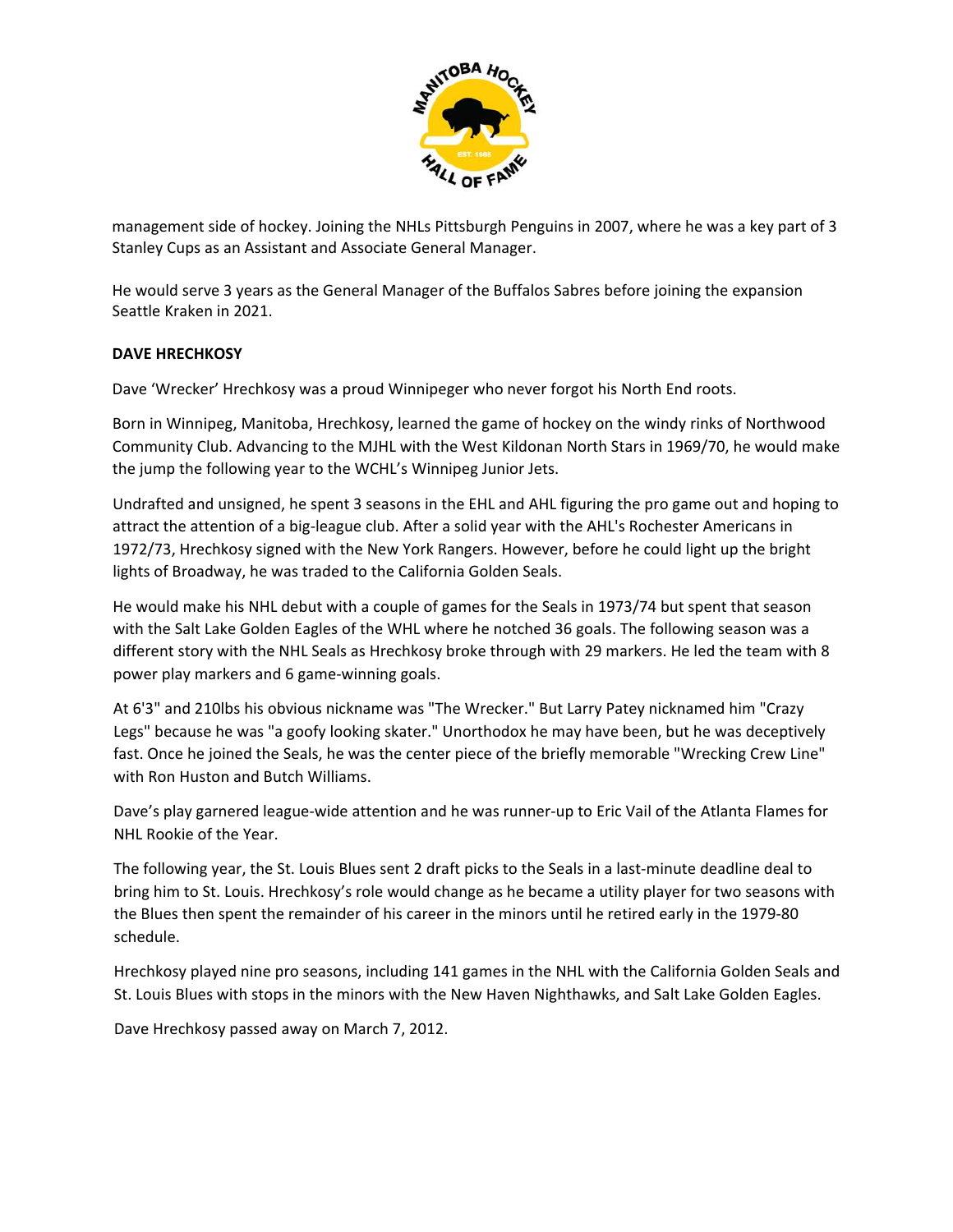

### **BARRY LEGGE**

There are few forwards that can lay claim to having scored on the legendary Vladislav Tretiak, let alone defenceman, but Winnipeg‐born Barry Legge accomplished that feat in a 1978 match while playing with Cincinnati Stingers of the WHA.

Raised in St. James, Barry Legge excelled in the St. James minor hockey organization eventually graduating to the MJHL Junior Canadians in 1970 as a 15‐year‐old.

Never a flashy kind of player, his solid, dependable play attracted the attention of the WCHL Winnipeg Jr Jets and he stepped into their lineup at 16. He'd play another 2 years for the Jets and in 1974 was a  $4<sup>th</sup>$ round 61<sup>st</sup> overall selection of the Montreal Canadiens and a 3<sup>rd</sup> round 34<sup>th</sup> overall selection of the Michigan Stags of the WHA.

Turning pro with the Southern Hockey Leagues Greensboro Generals, he was called up to the Stags after 37 games.

Over the next 4 seasons, Barry would play 345 games in the WHA for the Denver Spurs, Ottawa Civics, Cleveland Crusaders and Cincinnati Stingers.

After the 1979 WHA/NHL merger, Barry would join the Quebec Nordiques, before a 1980 trade that sent him to Winnipeg. Barry would retire from pro hockey after the 1982 season to start a new career with the Winnipeg Police Service where he would serve for 32 years.

### **OFFICIAL**

### **RON OTTAWA**

There's a saying that goes, 'You *don't notice the referee* during the game unless he makes a bad call.' and Ron Ottawa strived to remain unnoticed on the ice.

Born in Winnipeg, Ron took to the outdoor rinks at Sinclair Park, CPAC and Northwood Community Club in Winnipeg's North End to play hockey.

In 1966, at the age of 18, Ron attended a game at Winnipeg Arena and noticed an advertisement for a referee clinic. Little did he know that he was signing up for a 52‐year officiating career. Starting off at the outdoor rinks throughout the city, he would referee GWMHA games at all levels.

In the 70s, he was a referee/linesman at the Junior level in the WHL, MJHL and MMJHL leagues and at the Senior level in the CASH league and at the University level in the Great Plains Athletic Association (GPAC). He also began to take on instructor and referee clinics for the Manitoba Amateur Hockey Association (MAHA).

In the 80s, his experience earned him games at National University, Junior and Intermediate championship finals. He would retire from on‐ice officiating in 1986 while continuing to support young officials. Ron also became part of the NHL Off‐Ice‐Officials crew in Winnipeg for the first version of the NHL Jets. He has supervised numerous International events in that role.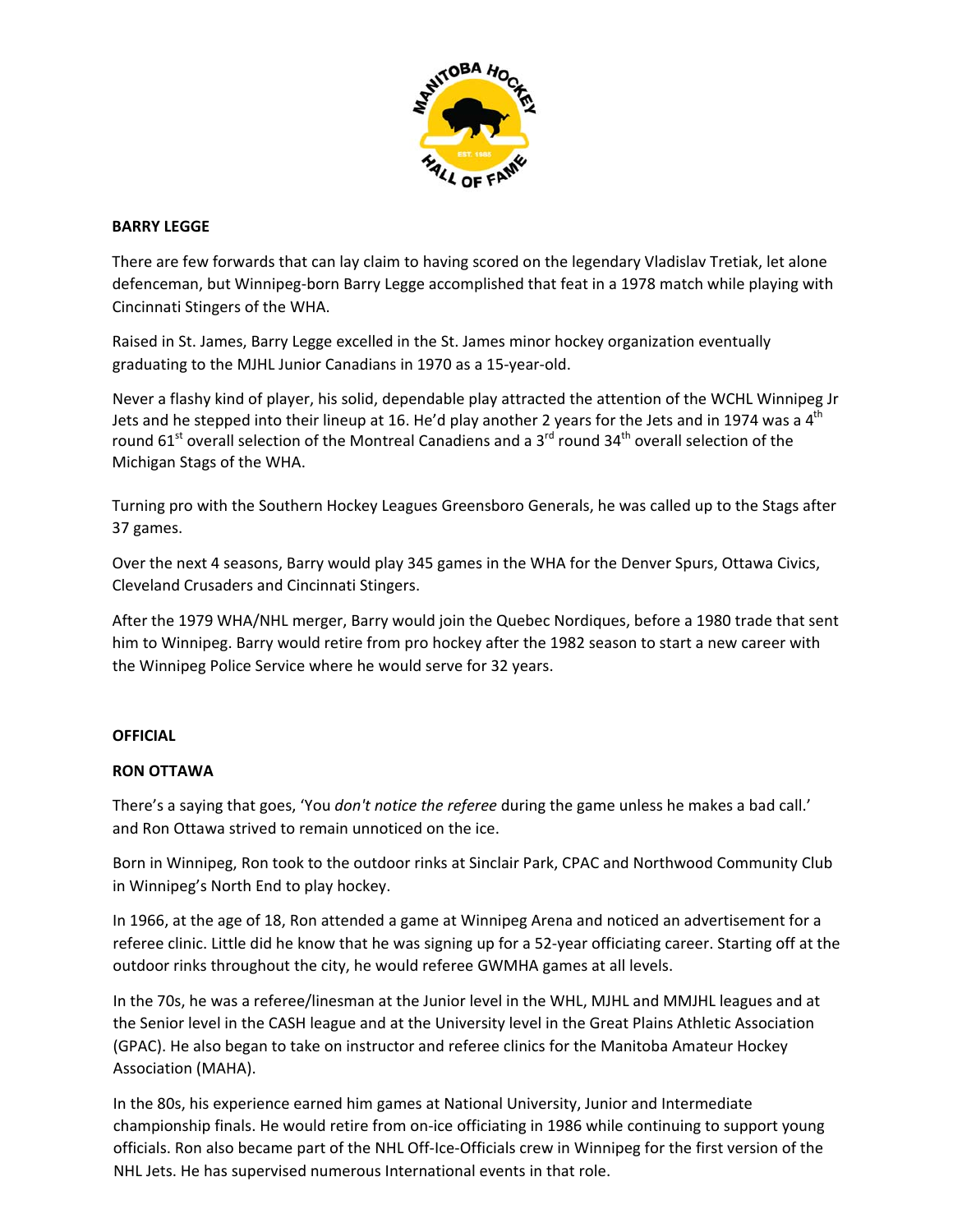

In 2011, the Winnipeg Jets returned to the NHL and Ron was appointed to the position of Crew Supervisor for the NHL Off-Ice Officials, a position he continues to hold today.

Ron's commitment and dedication to On-Ice Officiating and Off-Ice Officiating is extraordinary as he strives to support the development of thoughtful competent officials in Manitoba.

## **BUILDER**

## MARK CHIPMAN

Winnipeg‐born and raised, Mark Chipman is a quiet but fierce defender of his hometown.

Graduating from St. Paul's High School in 1979, Mark attended the University of North Dakota between 1979 and 1983, studying Economics while also playing football.

After a brief period working in Florida, Mark returned to Winnipeg in 1988 and succeeded his father as president of Megill‐Stephenson Company, the Chipman family's holding company.

After the original Winnipeg Jets left for Phoenix in 1996, he was part of a group that purchased the International Hockey League's Minnesota Moose and moved them to Winnipeg. He then spearheaded the formation of the Manitoba Moose Yearling Foundation to raise monies to support local charities through grants.

With the demise of the IHL in 2001, he was instrumental in brokering a deal which saw the Moose along with 5 former IHL teams join the American Hockey League.

Along with local investors, True North Sports & Entertainment was created in 2001 for the purpose of building a new sports and entertainment venue in downtown Winnipeg. Opening in 2004, the facility now operates as the Canada Life Centre hosting professional sports, concerts and events.

In 2010, True North opened the MTS Iceplex offering the community four rinks and access to 12,000 hours of ice time annually.

While successfully establishing the Moose in Winnipeg, Mark and partner David Thomson worked quietly behind the scenes to return the National Hockey League to Winnipeg. In 2011, the province was thrilled as the purchase of the Atlanta Thrashers was announced and shortly after Mark re‐christened the new team as the Winnipeg Jets at the NHL Draft.

Serving as Executive Chairman and Governor of True North Sports & Entertainment, the Manitoba Moose Yearling Foundation became the True North Youth Foundation and continues to support youth in a range of activities and wellness programming.

True North has expanded to develop True North Square, a \$400 million four‐tower mixed‐use development that is located adjacent to Canada Life Centre.

In 2005, Mark was awarded the James C. Hendy Memorial Award as the AHL's top executive. In 2011, he received the Thomas Ebright Memorial Award for outstanding contributions to the AHL.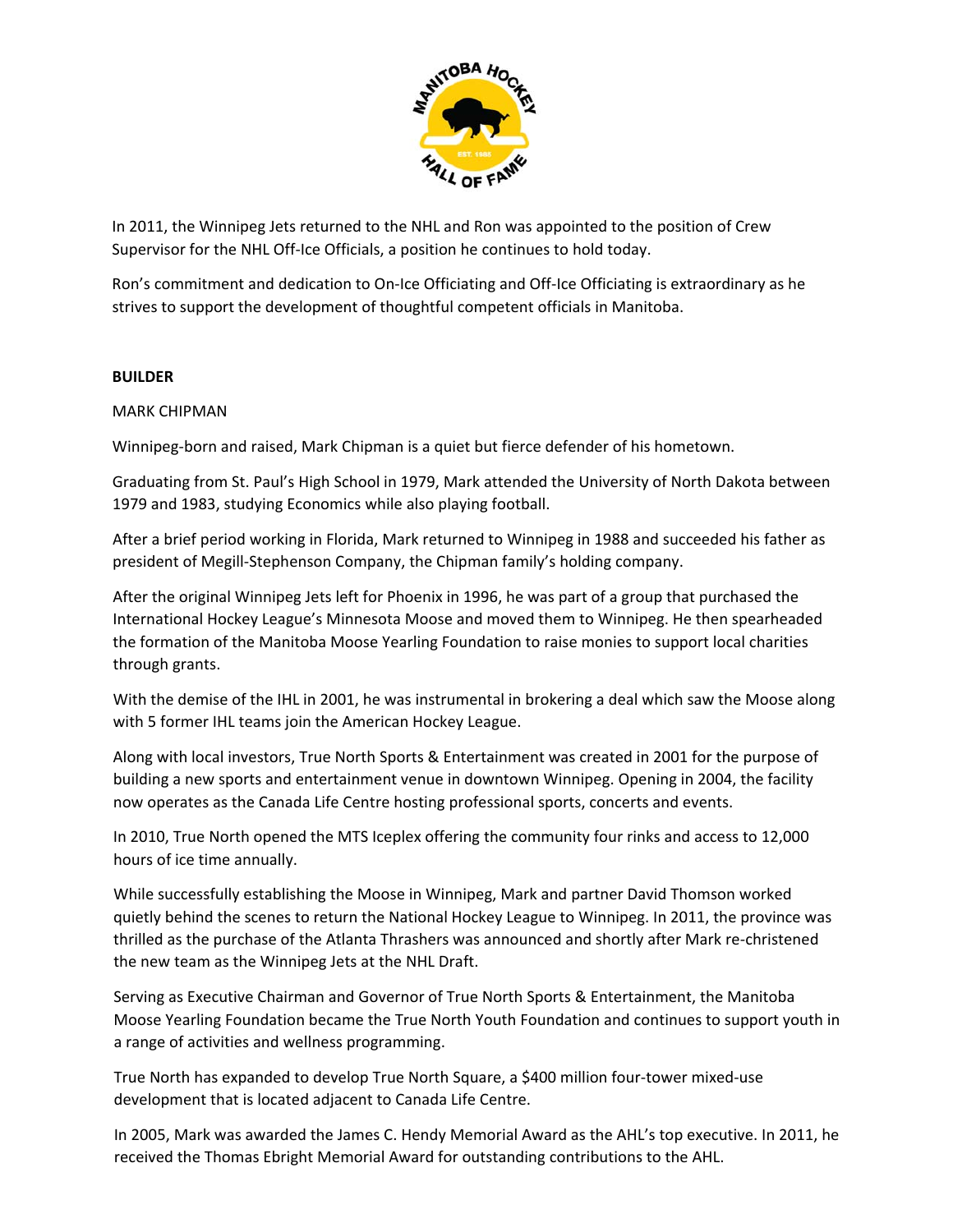

In 2012, he was made a member of the Order of Manitoba and later that year honoured by UND with their prestigious Sioux Award, the highest award given by the university, for his accomplishments and community service.

Now a sitting member of the NHL Board of Governors, Mark Chipman's support of his community and for hockey from the grassroots to the NHL never wavers.

### **MEDIA**

### **RANDY TURNER**

Randy Turner was born and raised in Boissevain, Manitoba. After graduating high school, and with his small‐town upbringing providing him his compass, he headed to Red River Community College for the Creative Communications course.

He worked briefly at the *Selkirk Journal* weekly newspaper before joining the *Winnipeg Free Press* in 1987. He happily hit the road to cover the rural stories embedded across the province. His stories would connect with Manitobans.

He joined the sports department in 1993 covering five Olympic games, Stanley Cup finals, Grey Cups. He hopped on the bus to join the Winnipeg Goldeyes on one of their American Midwest odysseys, turning the marathon road trip into a captivating human interest feature. He travelled 1,200 kilometres in a single weekend to chronicle life in 10 rural hockey rinks.

In 1997, Turner began covering the Winnipeg Blue Bombers, which lasted until 1999 when he became the paper's sports columnist.

Returning to the news department after 2010, he spent most of his time on long features. While his feature writing took longer strides into unique places his love of sports was never far away.

Turner was nominated for seven National Newspaper Awards, winning on two occasions.

The author of several books, he was the first winner of the Manitoba Hockey Hall of Fame's Ed Sweeney Memorial Award for raising awareness of Manitoba's hockey history with *Back in the Bigs*.

Randy Turner lost his battle to cancer on March 13, 2019.

### **TEAMS**

### **1974/75 THOMPSON HAWKS**

The Thompson Hawks Intermediate team were close to disbanding in 1974. The team had found itself \$40,000.00 in debt and no league to play in. At the time, they were competing in the Canadian Central Hockey League (CCHL), a Senior league that was struggling to find teams and had not confirmed whether the league would continue.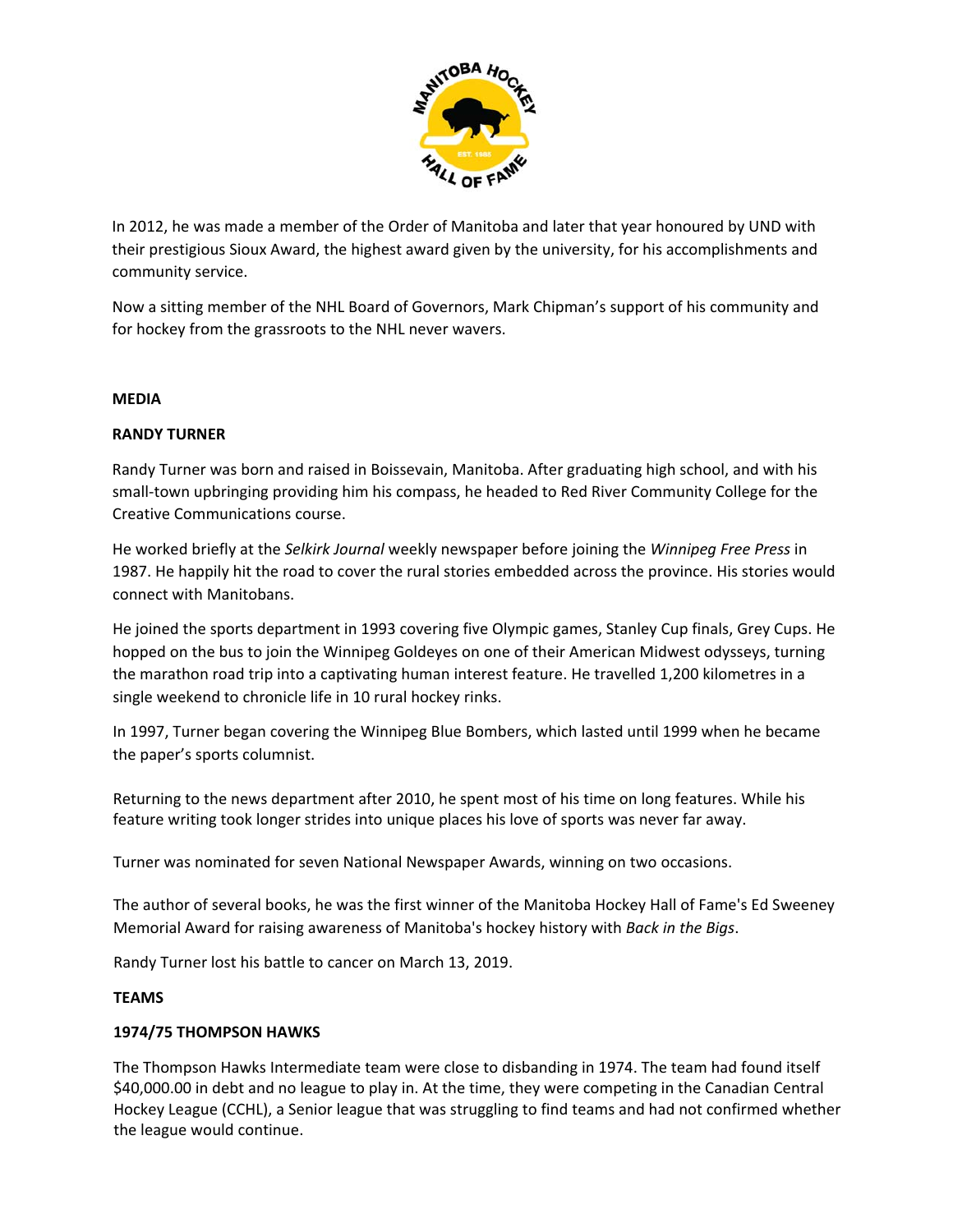

While that decision was being made, the citizens of the young city of Thompson did not want to lose one of their prime sources of winter entertainment. A "Save the Hawks" campaign was started and the citizens and businesses of the newly minted City of Thompson rallied. Enough funds were raised to allow the team to continue.

The CCHL however, made the last-minute decision to fold and the Hawks quickly joined the new Intermediate Manitoba Assiniboine Hockey League (MAHL). The Hawks then had to find players, posting ads throughout Manitoba and arranging for jobs for the players with local businesses. Adversity was always around the team as they lost their team doctor and a major supporter of hockey in the North, with the sudden death of Alderman Dr. Bert Johnston in December, 1974.

The Hawks would claim the  $1<sup>st</sup>$  year MAHL title and enter the Western Canada Intermediate AA Playdowns. Their first opponents were the Saskatchewan representatives from Rosetown, SK. , however at the last moment the Red Wings forfeited their title to the Moose Jaw Selects. The Hawks eliminated the Selects in 3 games and advanced to the Western Canadian final against the Calgary Trojans.

Thompson took the series  $3 - 1$  and the Edmonton Journal Trophy. The City of Thompson had their first Western Canada title and their first team to make it to a national final.

Taking on the Moncton Bears for the Canadian Intermediate Hardy Cup crown, the Hawks lost the first 2 games before rebounding big in game 3 with a 10‐1 victory. The Hawks however, would go on to lose the next game 4‐1.

1974/75 Manitoba Assiniboine Hockey League (MAHL) Champions Manitoba/Saskatchewan Intermediate AA Champions Western Canada Intermediate AA Champions (Edmonton Journal Trophy) Canadian Hardy Cup finalists

# **TEAMS\_DYNASTY**

1953‐1961 PIERSON BRUINS

The Pierson Bruins dominated the South West Hockey League during the Fifties. Built around a strong core of local talent, the Lee family (Alan, Ken, Bert, Bill), Barry Edgar, Scotty McCrae and goalie Glen Murray, the club was built on well organized offensive and defensive systems.

Import players were allowed and Jim Mann and Howie Gibb from Brandon complemented the team's talent.

In the 1952/53 season, the Bruins won the MAHA "C" title.

In the 1953/54 season, the Bruins won the MAHA "B" title.

In 1955/56, the Bruins took the SWHL title and defeated Stonewall to win the MAHA "B" championship, losing the "AA" title to Dauphin Kings.